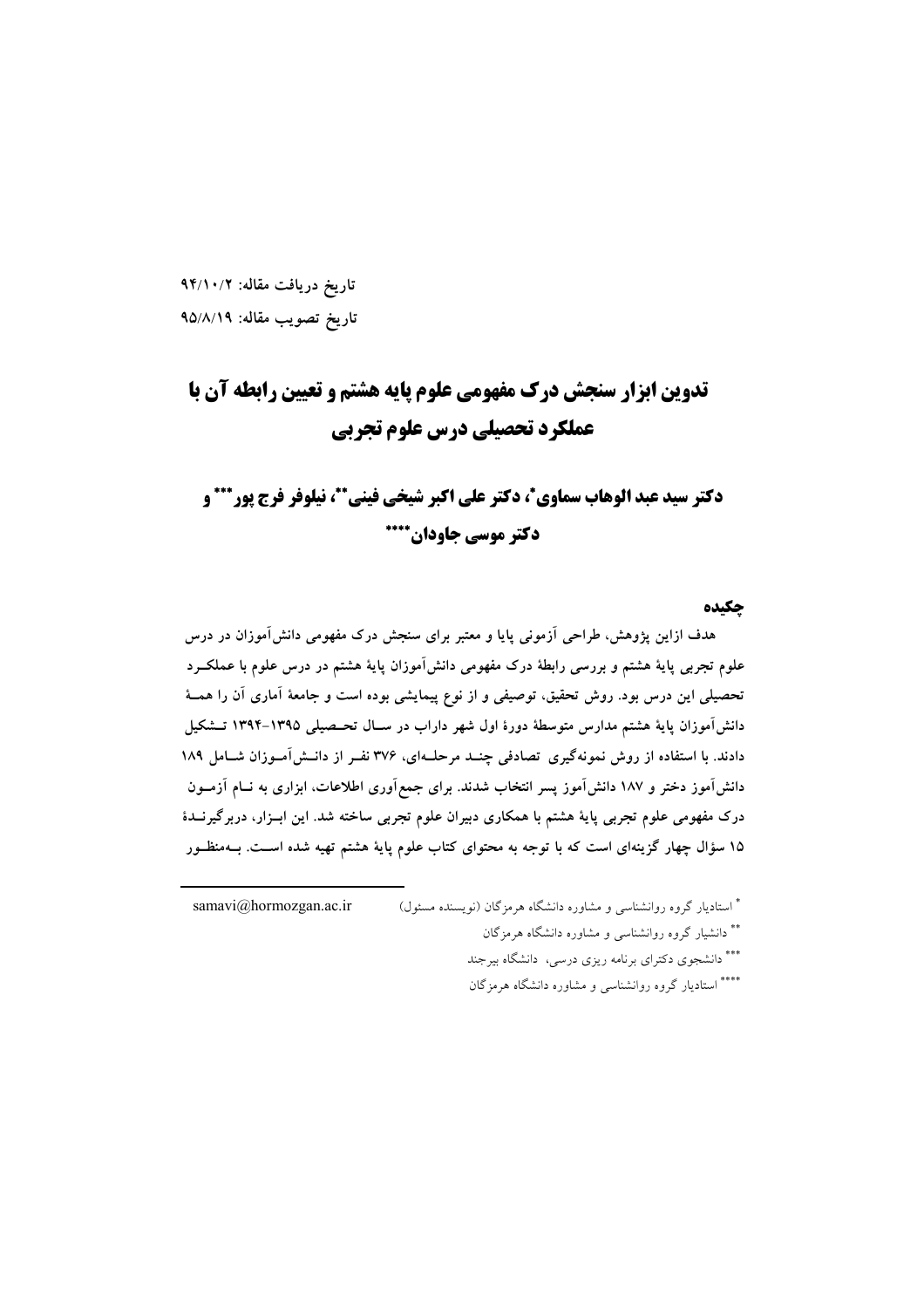ارزیابی سؤالهای آزمون، ضریب دشواری و ضریب تمیز سؤالات محاسبه شد و در بررسی روایی آزمون از روایی محتوایی، از روش لاشه (۰/۵۹ = CVR) و روش تحلیل عامل اکتشافی استفاده شـد. یافتـههـا نشان داد، آزمون از روایی مناسبی برخوردار است. همچنین، پایایی آزمون نیز با استفاده از روش همسانی درونی، ضریب کودر ریچارسون ۲۰ و ۱/۸۶ و روش تنصیف برابر با ۸۳/۰ بهدست آمد. نتـایج نــشان داد که «اَزمون درک مفهومی علوم تجربی پایهٔ هشتم» برای سنجش درک مفهومی دانش[موزان پایهٔ هشتم در درس علوم تجربی مناسب بوده و از روایی و پایایی لازم برخـوردار اسـت؛ درنتیجـه مـیتـوان، درک مفهومی دانشآموزان پایهٔ هشتم نسبت به درس علوم تجربی را بهطـور غیرمــستقیم و از طریــق ســنجش توانایی آنها در کاربرد و استفاده از آموختهها مورد بررسی قرار داد. علاوه بر این، نتیجهٔ دیگــر پــژوهش نشان داد که بین عملکرد تحصیلی درس علوم تجربی و درک مفهـومی آن، رابطـهٔ مثبـت و معنــیداری وجود دارد. وقتی دانش آموزان مطالب را بـهصـورت مفهـومی پــاد مــی گیرنــد، مــی تواننــد آنهــا را در موقعیتهای جدید بهکار گیرند و به سؤالات مختلف و متفاوت یاسخ مناسب دهند. واژههای کلیدی: درک مفهومی، آزمون درک مفهومی، عملکرد علوم

#### مقدمه

یکی از موضوعات اساسی در آموزش ویرورش، درک دانش آمــوزان نـــسبت بــه مطالـــب و مفاهیم درسی است. درک مفهومی زمانی ایجاد میشود که دانش اَموزان تمام مفــاهیم مربــوط و روابط متقابل بين أنها را تا أنجا كه لازم است، بدانند (بوود '، ٢٠٠٧).

فن دوویل (۲۰۰۱) اعتقاد دارد که فهمیدن ؓ را می توان بهصورت میــزان کیفیــت و کمّیــت ارتباطهایی که یک ایده با ایدههای موجود برقرار میکند، تعریف کـرد. در واقـع، فهمیــدن بــه وجود ایدههای مناسب و خلق ارتباطهای جدید بستگی دارد (مردانی، ۱۳۸۸).

وقتی دانشآموز مفاهیم درسی را درک میکند، می تواند آنها را در موقعیــتهــای مختلــف به کار گیرد و برای آنها استعاره و مقایسههایی مناسب پیدا کند و یا اینکه مدلی فیزیکی یا ذهنــی

- **Budé**
- <sup>2</sup> Van De Walle
- $3$  understand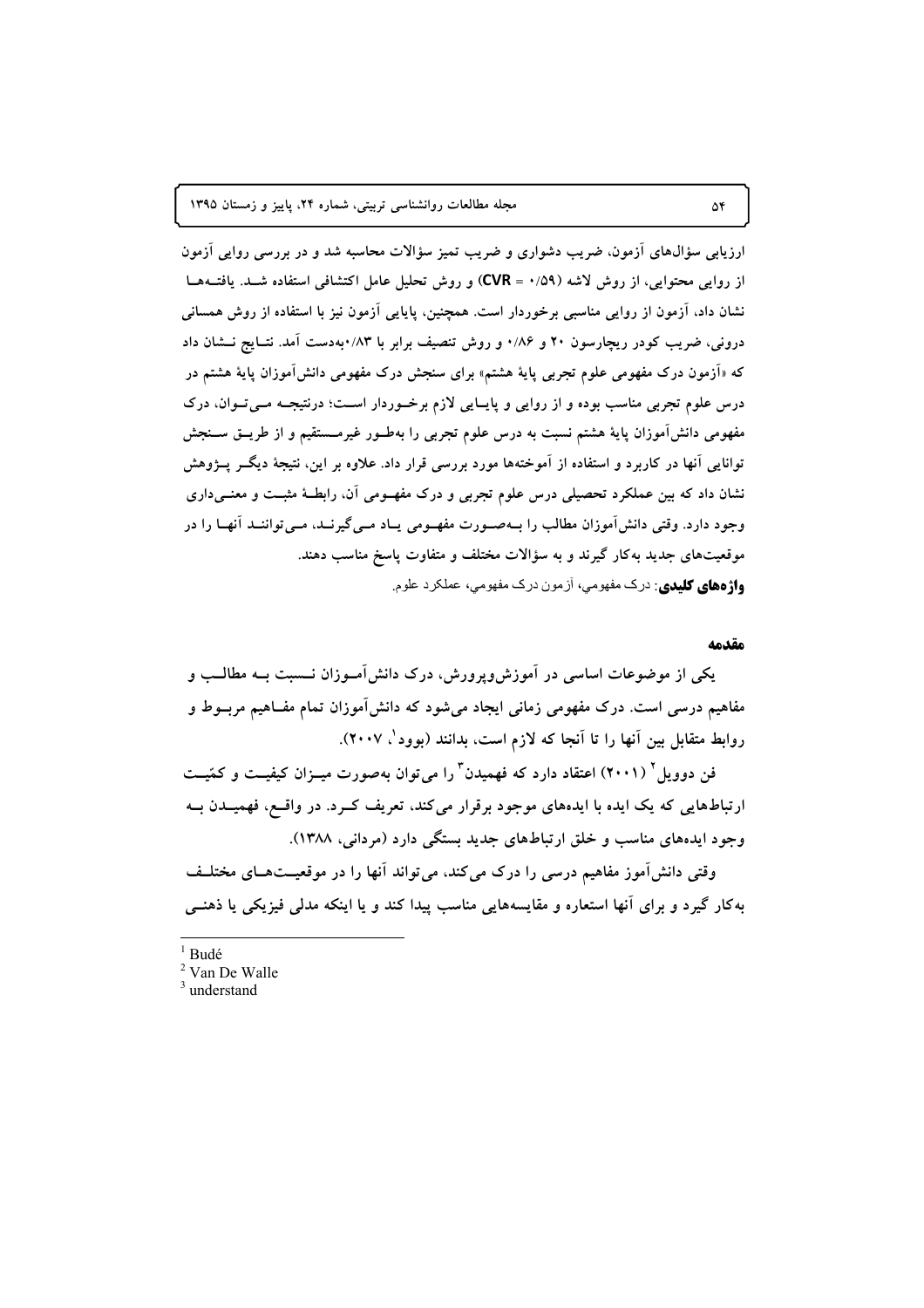از انها بسازد. در واقع دانشlموز مفهوم را برای خودش سازماندهی کرده و میسازد (مــوران و کیلی <sup>'</sup>، ۲۰۱۵). درک درستی از آن چه آموزش داده شده، بسیار ارزشمند است و به عملکرد بهتر در استنتاج، حل مسئله و تفکر خلاق منجر میشود و در فرد احساس اعتماد به نفس و رضــایت ایجاد کرده و او را قادر میسازد تا دربارهٔ موضوعهای مهم توضیح دهد و مطالب را بهصــورت **.(2007 "/) 1^ 6B/ %w9: .1 '**

در روانشناسی شناختی، بعضی از ویژگیهای دانش به درک نسبت داده شده است. درواقع، این ویژگیها بهعنوان معیارهایی برای ارزیــابی درک در نظــر گرفتــه مــیشــوند؛ ایــن معیارهــا عبارتاند از: غنای دانش<sup>۲</sup>، یکپارچهسازی دانش <sup>۳</sup> و آشکار نشدن صریح دانش ارائه شده ٔ (بوود،  $\mathbf{y} \cdot \mathbf{y}$ 

غنای دانش، از ویژگیهای بارز درک شمرده میشود. غنا نه تنها شامل تعداد عناصر دانــش میشود؛ بلکه روابط متقابل بین آنها را نیز دربر میگیرد. رندل° و ویمــن ً (۱۹۹۸) (بــه نقــل از **بوود، ۲۰۰۷) معتقدند که دانستن تمام مفاهیم و روابط انها ما را در توضیح روابــط علــی توانــا .2%**

مشخصهٔ دوم درک، یکپارچه سازی دانش است. یکپارچهسازی دانش بــه نزدیکــی عناصــر دانش جدید با ساختارهای ذهنی موجود و همچنین روابط بین آنها اشاره دارد (بوود، ۲۰۰۷).

کینتچ<sup>۷</sup> (۱۹۹۸) معتقد است که وقتی دانش جدید و دانش قبلی یکپارچه شوند، درک عمیق ایجاد میشود. دی جانگ^و فرگاسوهسلر<sup>۹</sup> (۱۹۹۶) نیز بر این باور هستند که درک عمیقتــر بــه شرطی!یجاد میشود که دانش جدید بهصورت پایدار و محکم در پایگاه دانش فرد قرار گیرد.

Moran & Keeley

<sup>2</sup> richness of knowledge

integration of knowledge

appearance of not explicitly presented knowledge

R<sub>andel</sub>

<sup>6</sup> Wyman

<sup>&</sup>lt;sup>7</sup> Kintsch

 $<sup>3</sup>$  De Jong</sup> <sup>9</sup> Ferguson-Hessler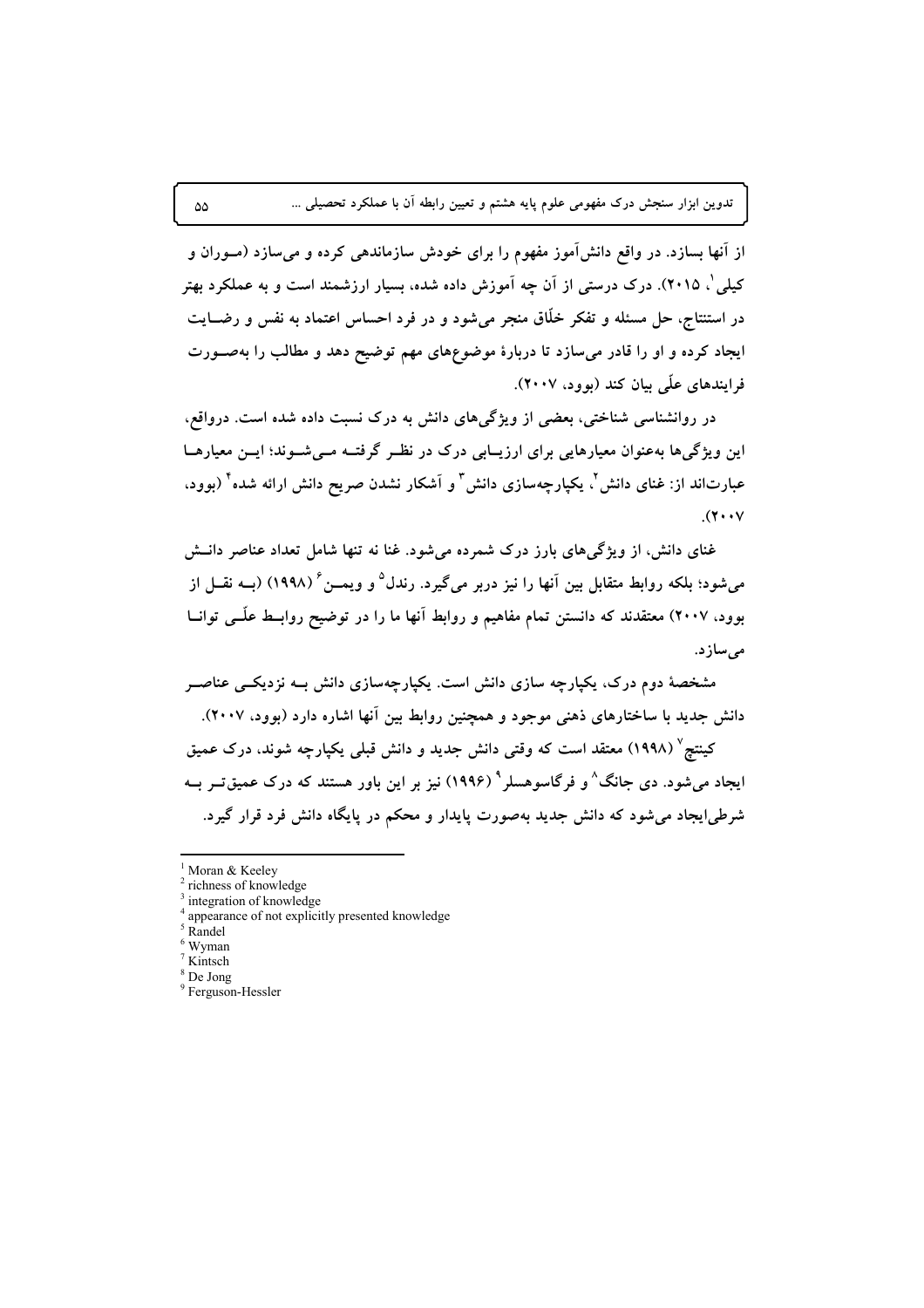مشخصهٔ سوم درک، عدم ظهور صریح دانش ارائه شده است. بین نمایش سطحی و نمــایش عمقی دانش تفاوت وجود دارد. نمایش سطحی، شامل دانشی است که بهطور صـریح در طــول یادگیری ارائه میشود؛ ولی دانش عمقی، شامل مفاهیم اضافی ضمنی، روابط بین آنهـا و اصــول مربوط بهاین روابط است. با گذشت زمان، بسیاری از مطالب آموخته شده از یاد میروند؛ اما اگر فردی این مطالب را در ساختار ذهنی خود حفظ کرده باشد، نشانهٔ ایــن اســت کــه درک عمیــق اتفاق افتاده است (بوود، ۲۰۰۷).

تعریف، نظارت و اندازهگیری درک، کار بسیار دشواری است؛ زیرا تمرکز بر دانشی است که در ذهن فرد ذخیره می شود و دربارهٔ چگونگی ذخیری ایــن دانــش و موقعیــت آن در ذهــن، اطلاعات مشخص و روشنی در دست نیست. همچنین، اینکه دانش ذخیره شده در ذهن می تواند درست، نادرست، سطحی یا عمقی باشد؛ به ارتباط بین عناصر دانش، موقعیــت و محــل عناصــر نسبت به هم وابسته است. این عوامل معنا و محتوای دانش را دربر میگیرند و سـطحی از درک بهحساب می آیند. عامل دیگری که پیچیدگی درک را نشان میدهد این است که دانــش داخلــی بهطور مستقیم در دسترس نیست و باید آن را با توجه به شواهد استنتاج کرد (همان). بــا وجــود این میتوان درک دانشآموزان از مطالب درسی را با توجه به ویژگیهای مطرح شده و بــهطــور غیرمستقیم مورد ارزیابی قرار داد.

کیم` و اوجاوا` (۲۰۰۷) در پژوهشی با هدف دستیابی به پرسشنامهای برای سـنجش درک مفهومی دانشآموزان ژاپن در درس فیزیک و بررسـی رابطـهٔ آن بــا عوامــل عــاطفی، ســؤالات پرسشنامهٔ شناختی مربوط به بانک اطلاعاتی تــصورات غلــط دانــش آمــوزان در درس فیزیــک (یروژه DMP°) را از زبان کرمای به زبان ژاپنی ترجمه کردند؛ سپس این آزمون را در یکسی از دبیرستانهای اوکایاما بر روی دانش آموزان کلاس دهم اجرا کردند. نتایج تحلیل عامــل تأییــدی

 $1$  Kim

 $2$  Ogawa

<sup>&</sup>lt;sup>3</sup> Distribution in students' Misconceptions of Physics (DMP project)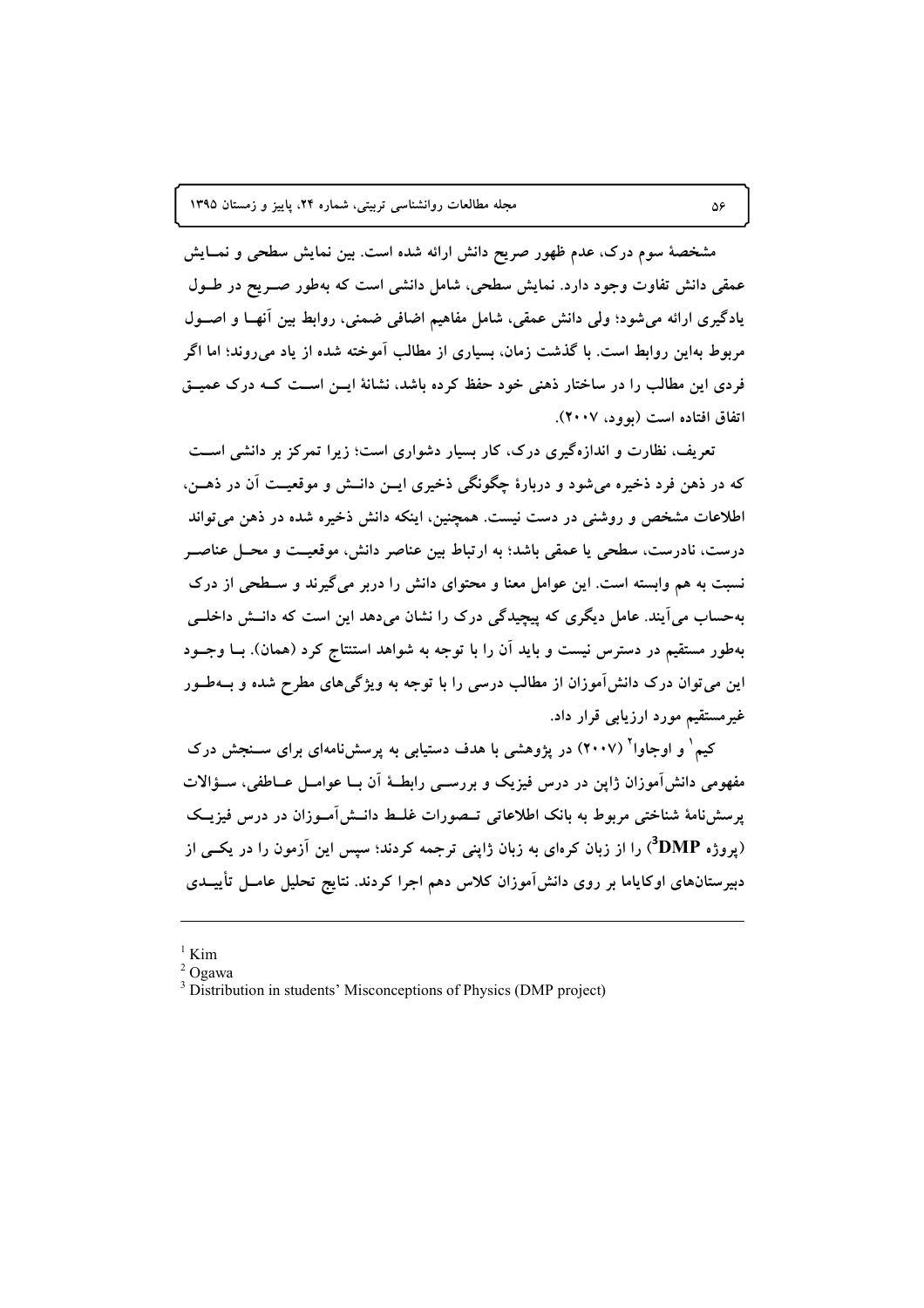نشان داد که از بین ۴۰ سؤال مطرح شده، ۱۰ سؤال بار مناسبی داشته و درنتیجه، به عنوان سؤالات پرسشنامهٔ درک مفهومی نسبت به فیزیک در نظر گرفته شدند.

علاوه بر این، پژوهشها نشان میدهد که افزایش درک مفهومی با افــزایش ســطح عملکــرد تحصیلی دانشآموزان همراه است. کـیم و ســانگ' (۲۰۱۰) بــا اســتفاده از روش مــدل ســازی معادلات ساختاری، نقش درک مفهومی را بهعنوان متغیر میانجی در مدل پیشنهادی خسود مسورد بررسی قرار دادند. آنها به این نتیجه رسیدند که درک مفهـومی بــا عملکــرد تحــصیلی در درس فیزیک کلاس دهم و یازدهم، رابطهٔ مثبت و معناداری دارد.

کناف'، استفان''، مک $نیل ٔ و علی بالی ° (۲۰۰۶) ضمن طراحی آزمـونی بــرای ارزیــابی درک$ دانشآموزان از جنبههای مختلف جبر به این نتیجه رسیدند که دانشآموزانی که علامت مــساوی را بهعنوان یک نماد رابطهٔ هم ارزی ایستا درک کردهاند، مسائل مربوط بــه معــادلات جبــری را بیشتر و بهتر از همسالان خود که به این درک نرسیدهاند، حل می کنند.

با توجه به این که دستیابی به درک مفهـومی از اولویــتهـای آمـوزش۵ویــرورش اســت و آموزش علوم نیز از مهمترین حوزههای آموزش مدرسهای بهشمار میرود و می تواند زمینــهســاز رشد و بالندگی آموزش علوم و فناوری در دورههـای بــالاتر شــود (ســلطانی، اربــابی۳سـرجو، دهقانی خوزانی و رضایی، ۱۳۹۰)؛ پژوهش حاضر، به دنبال ساخت آزمونی بــرای انــدازهگیــری درک مفهومی دانش آموزان پایهٔ هشتم در درس علوم تجربی میباشد و سؤالات این پژوهش بــه قرار زیر است:

> ١- تحليل سؤالات آزمون درک مفهومي علوم پايهٔ هشتم چگونه است؟ ۲- آیا آزمون درک مفهومی علوم پایهٔ هشتم دارای روایی ٔ است؟

- Song
- $2$  Knuth
- $3$  Stephens
- <sup>4</sup> Mc Neil
- <sup>5</sup> Alibali  $6$  validity

 $\Delta V$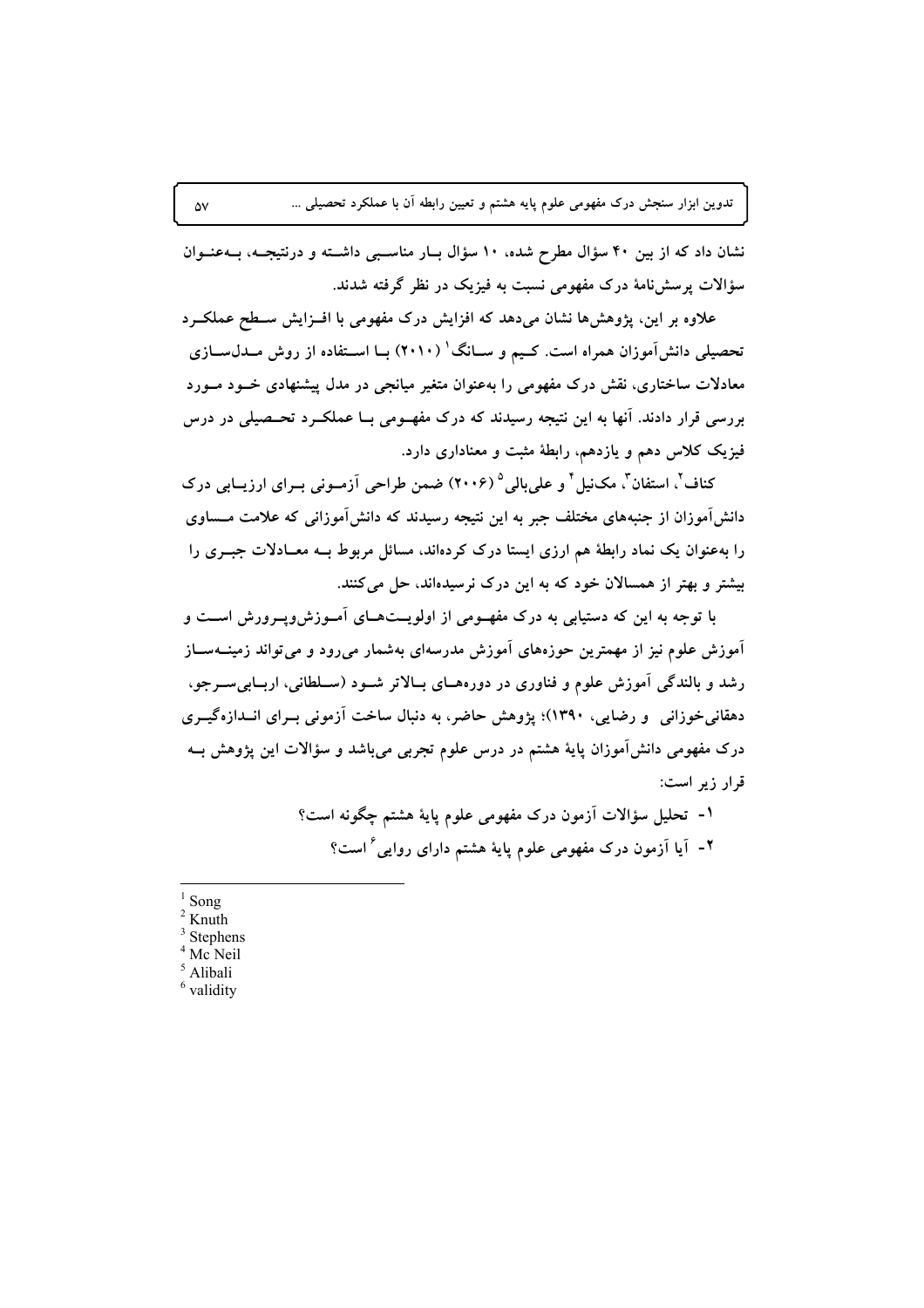۳- آیا آزمون درک مفهومی علوم پایهٔ هشتم دارای پایایی ٰ است؟ ٤- رابطهٔ درک مفهومی علوم با عملکرد تحصیلی درس علوم تجربی دانــشآمــوزان پایــهٔ هشتم چگونه است؟

#### **روش و مواد**

روش تحقیق بهکار گرفته شده در این پژوهش، توصیفی و از نــوع پیمایـــشی بــوده اســـت. جامعهٔ آماری این پژوهش شامل تمام دانش[موزان دختر و پسر پایهٔ هشتم (۱۱۸۷ نفـر) مــدارس عادی شهر داراب که در سال تحصیلی ۱۳۹۵–۱۳۹۴ به تحصیل مشغول بودند، است. ۳۷۶ نفر از دانشآموزان پایهٔ هشتم (۱۸۹ دختر، ۱۸۷ پسر) با استفاده از روش نمونــهگیــری تــصادفی چنــد مرحلهای انتخاب شدند. به این صورت که از بین ۲۱ مدرسه متوسطهٔ دورهٔ اول شـهر داراب، ۱۴ مدرسه ( ۷ مدرسه دخترانه و ۷ مدرسه پسرانه) انتخاب شد و از بین ۲۸ کلاس پایـهٔ هــشتمایــن مدارس، ۱۸ کلاس (۹ دخترانه و ۹ پسرانه) بهصورت تصادفی انتخاب شدند، سپس از هر کلاس به نسبت تعداد دانش[موزان افراد مورد نظر بهصورت تصادفي انتخاب شدند.

# **آزمون درک مفهومی علوم تجربی**

برای سنجش درک مفهومی دانشآموزان پایـهٔ هــشتم در درس علــوم تجربــی، از آزمــونی محققساخته استفاده شد. این آزمون ۱۵ سؤال دارد که براساس مفاهیم مطـرح شــده در کتــاب علوم تجربي پايهٔ هشتم تدوين شده است. سؤالات اين اَزمون بهصورت چهـار گزينــهاي تنظــيم شده است (یک گزینهٔ درست و سه گزینهٔ نادرست). نحوهٔ نمرهگذاری سؤالات آزمــون بــه ایــن صورت است که به گزینهٔ صحیح، عدد یک و سایر گزینهها (سه گزینهٔ نادرست) عدد صـفر داده مي شود. در واقع هر سؤال يک نمره دارد و حداکثر نمرهٔ دانش آموزان در آزمــوِن، ۱۵ و حــداقل نمرة صفر است.

 $\Delta \Lambda$ 

 $1$  reliability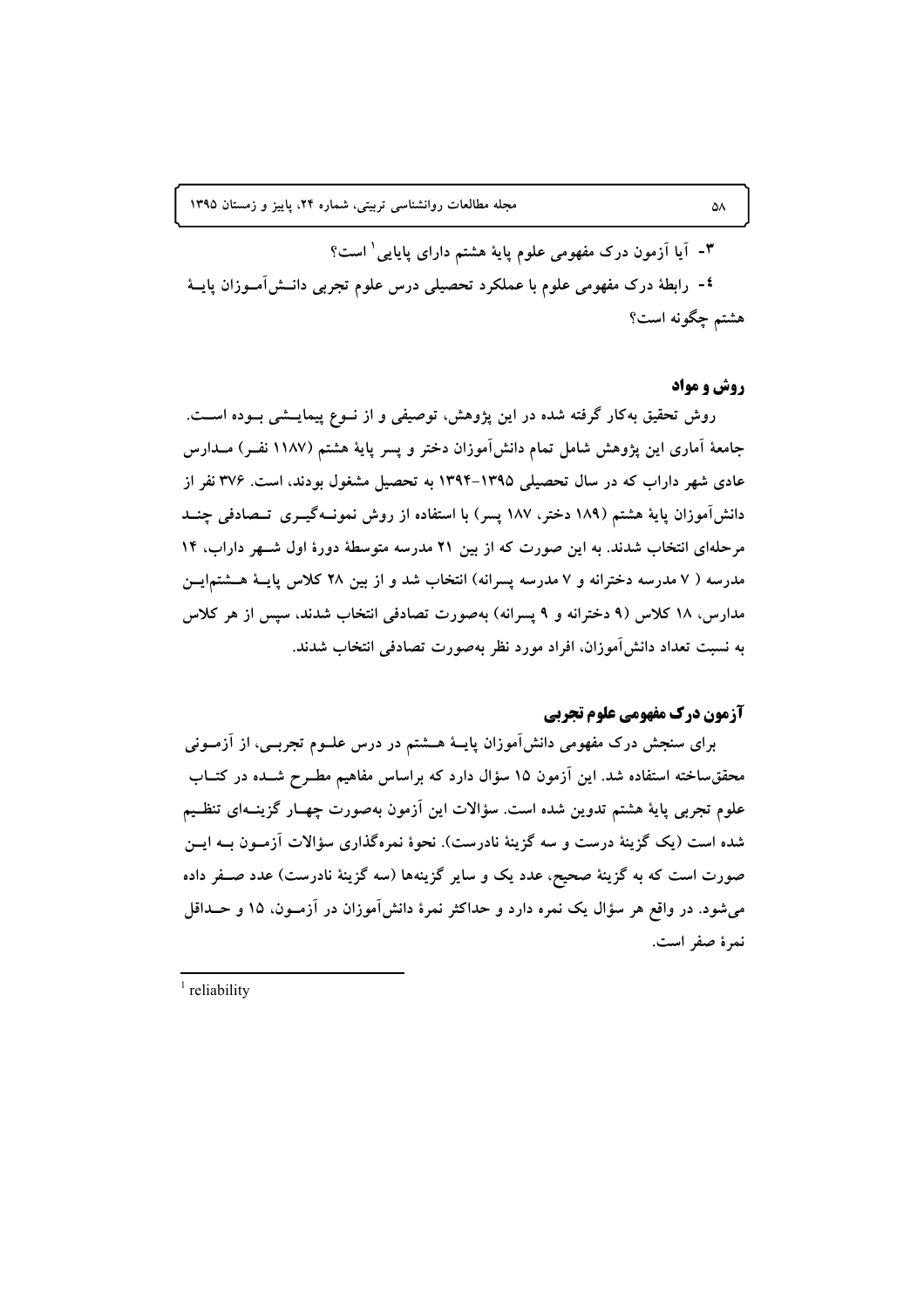### مراحل تدوین آزمون درک مفهومی علوم تجربی

در ابتدا با مشورت کارشناس آموزش متوسطه ادارهٔ آموزش ویرورش شهرســتان داراب ۱۲ نفر از دبیران علوم تجربی که در پایهٔ هشتم مشغول به تدریس بودند، انتخاب شدند. بعد از جلب همکاری ایشان، طی جلسهای اهمیت و ضرورت تحقیق و همچنین منظور از درک مفهومی درس علوم تجربی طبق تعریف موران و کیلی (۲۰۱۵) در پژوهش حاضر، توضیح داده شد؛ سـیس از دبیران درخواست شد که برای هر فصل کتاب علوم تجربی پایهٔ هشتم (۱۵ فـصل) یـک ســؤال طراحی کنند که درک و فهم دانشآموزان را بسنجد. در مجموع، حدود ۱۸۰ سؤال بهدست آمد. در مرحلهٔ بعد، محقق با همکاری چهار نفر از دبیران علوم از بین سؤالات طرح شــده، ســؤالاتی که پاسخگویی به آنها از جانب دانشآموزان مستلزم فهمیدن و درک نسبی مطالب درســی بــود، انتخاب شدند. با توجه بهاین ملاک، ۲۸ سؤال از بین سؤالات طرح شـده توسـط دبیــران علــوم انتخاب شد. سؤالات مورد تأييد يكي از اساتيد علوم دانشگاه فرهنگيان قــرار گرفــت؛ درنتيجــه، این سؤالات بهعنوان سؤالات اولیهٔ آزمــون درک مفهــومی در نظــر گرفتــه شــد. آزمــون اولیــه بهصورت مقدماتی در بین ۷۰ دانش آموز پایهٔ هشتم (۴۰ دختر، ۳۰ پسر) اجرا شد که با محاسـبهٔ ضریب دشواری و ضریب تمیز، ۱۵ سؤال مورد تأیید قرار گرفت و بــهعنــوان ســؤالات اصـــلی آزمون درک مفهومی در نظر گرفته شد.

#### بافتهها

میانگین، انحراف معیار، حداقل و حداکثر نمرهٔ آزمودنی۵ا در آزمــون درک مفهــومی علــوم تجربی پایهٔ هشتم، به تفکیک جنسیت در جدول ۱ آمده است. همــان طــور کــه درایــن جــدول مشاهده میشود، میانگین و انحراف معیار نمرهٔ کل اَزمودنیها در اَزمــون درک مفهــومی علــوم تجربی پایهٔ هشتم، بهترتیب برابر با ۸/۷۳ و ۳/۴۹ است.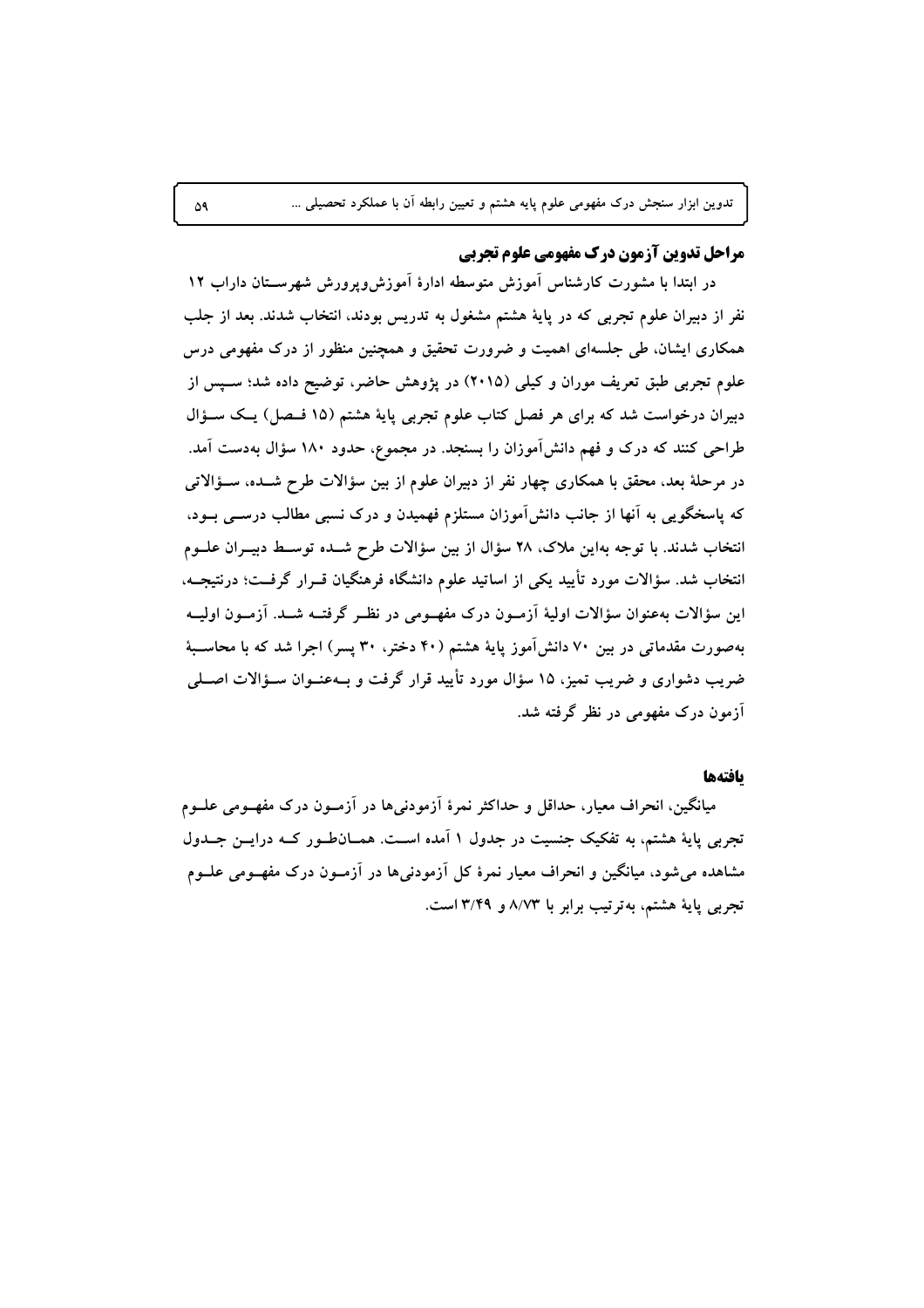| مجله مطالعات روانشناسی تربیتی، شماره ۲۴، پاییز و زمستان ۱۳۹۵ |  |
|--------------------------------------------------------------|--|
|--------------------------------------------------------------|--|

جدول۱. میانگین، انحراف معیار، حداقل و حداکثر نمره ازمودنی۵ در ازمون درک مفهومی علوم تجربی پایه هشتم به تفکیک جنسیت

| حداكثر نمره | حداقل نمره | انحراف معيار            | ميانگين                   |      |
|-------------|------------|-------------------------|---------------------------|------|
| ۱۵          |            | $\mathbf{r}/\mathbf{r}$ | 9/1                       | دختر |
| ۱۵          |            | Y/Y                     | $\lambda/\Upsilon\Lambda$ | پسر  |
| ۱۵          |            | $\mathbf{r}/\mathbf{r}$ | $\Lambda/V$ ۳             | دل   |

**ضریب تمیز و ضریب دشواری آزمون درک مفهومی** 

جهت بررسی نقاط ضعف و قوّت ازمون درک مفهومی و ارزیابی کیفیت ســؤالات ازمــون. ضریب تمیز و ضریب دشواری سؤالات محاسبه شد. جدول ۲، ضریب تمیز و ضریب دشــواری **.% 6=) 89: %45 3 6\* Za]2**

| ضريب دشوارى                                     | ضريب تميز                                                        | سؤال                 |
|-------------------------------------------------|------------------------------------------------------------------|----------------------|
| $\boldsymbol{\cdot}$ /0<br>A                    | $\cdot$ /۳۹                                                      | $\sqrt{2}$           |
| $\cdot$ 199                                     | $\cdot$ /۴۴                                                      | $\blacktriangledown$ |
| $\cdot$ 190                                     | $\boldsymbol{\cdot}$ / $\boldsymbol{\tau}$ $\boldsymbol{\Delta}$ | $\mathbf{\breve{r}}$ |
| $\boldsymbol{\cdot}$ / $\boldsymbol{\varphi}$ / | $\cdot$ /۶۲                                                      | ۴                    |
| $\cdot$ /09                                     | $\cdot$ /۶۸                                                      | $\pmb{\Delta}$       |
| $\boldsymbol{\cdot}$ /0<br>A                    | $\cdot$ /۴۲                                                      | ۶                    |
| $\cdot$ /۴۸                                     | $\cdot$ /۴۶                                                      | $\check{\mathsf{v}}$ |
| $\boldsymbol{\cdot}$ / $\Delta\mathsf{V}$       | $\cdot$ /۴۱                                                      | $\pmb{\wedge}$       |
| $\cdot$ / $\circ$                               | $\cdot$ /۶۴                                                      | $\spadesuit$         |
| $\boldsymbol{\cdot}$ /07                        | $\cdot$ / $\vee \check{\ }$                                      | ١٠                   |
| $\cdot$ /۶۲                                     | $\cdot$ /۳۹                                                      | $\mathcal{L}$        |
| $\cdot/\Delta$                                  | $\cdot$ /۶۳                                                      | $\mathbf{y}$         |
| $\cdot$ /۴ $\cdot$                              | $\bullet/\mathbf{Y} \bullet$                                     | $\mathcal{W}$        |
| $\boldsymbol{\cdot}$ /00                        | $\cdot$ / $\circ$                                                | ۱۴                   |
| $\cdot$ /00                                     | $\cdot$ /۴۷                                                      | $\sqrt{2}$           |

جدول ۲. ضریب تمیز و ضریب دشواری سؤالات ازمون درک مفهومی علوم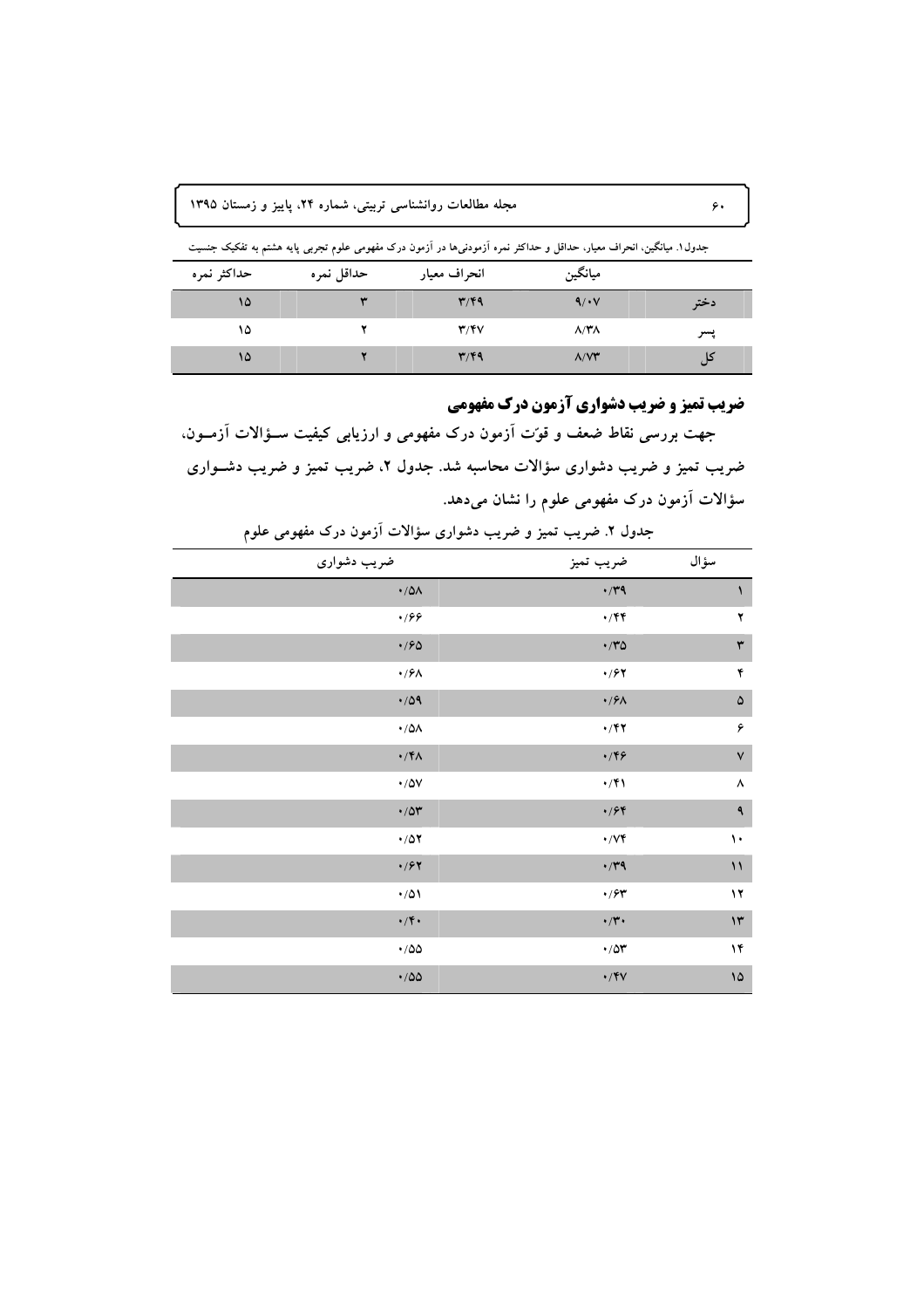همانطور که در جدول ۲ مشاهده میشود، ضریب تمیز تمام سؤالات بالاتر از ۰/۳ است (اگر ضریب تمیز سؤالی ۰/۳ بهدست آید، نشان دهندهٔ این است که سؤال تا انــدازهای توانــسته است گروه بالا و گروه پایین را از یکدیگر متمایز کند (سیف، ۱۳۸۷). که نشان دهندهٔ این است که تمام سؤالات توانستهاند گروه قوی و ضعیف را از یکدیگر متمایز کنند. علاوه بر این، ضریب دشواری سؤالات بین ۰/۴۰ و ۰/۶۸ است که نشان میدهد سؤالات از نظـر دشــواری تقریبــاً در حد مته سط هستند.

# **یاپایی و روایی آزمون درک مفهومی**

از روش لاشه ٰ برای محاسبهٔ روایی محتوایی آزمون درک مفهومی استفاده شد. دامنهٔ ضریب روایی محتوایی ٔ با استفاده از روش لاشه بین ۱+ تا ۱– است. هر چــه ضــریب روایــی بــه یــک نزدیکتر باشد، روایی سؤال بیشتر است. ضریب صفر نشاندهندهٔ این است که نیمــی از داوران. سؤال را ضروری تشخیص دادهاند (سیف، ۱۳۸۷). جدول ۳ ضریب روایی محتوایی (CVR) هـر یک از سؤال آزمون درک مفهومی را نشان می دهد.

جدول ٣. ضريب روايي محتوايي سؤالات آزمون درک مفهومي

همانطور که در جدول ۳ مشاهده میشود، تمام سؤالات از روایی محتــوایی نــسبتاً خــوبی برخوردار هستند.

شاخص روایی محتوایی " (CVI) برای کل آزمون ۰/۵۹ محاسبه شد که نشان(دهندهٔ روایــی محتوابي خوب آزمون است.

Lawshe

<sup>2</sup> Content Validity Ratio (CVR)

<sup>3</sup> Content Validity Index (CVI)

 $\mathcal{F}$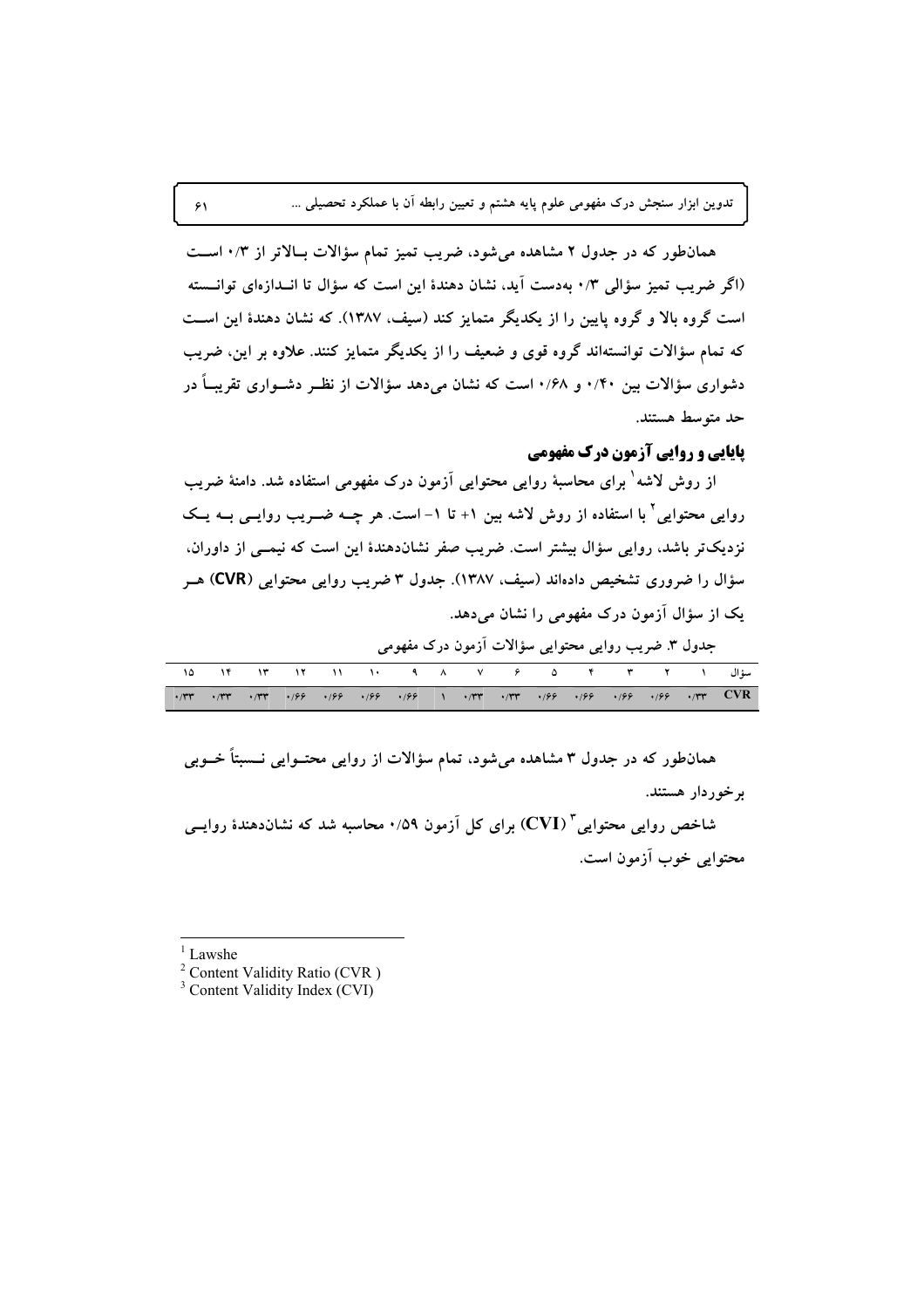روایی محتوایی ٔ آزمون درک مفهومی توسط سه تن از دبیران علوم پایــهٔ هــشتم و یکــی از اساتید دانشگاه فرهنگیان مورد تأیید قرار گرفت. در واقع، بررسی سؤالات آزمون درک مفهــومی و مطالب كتاب علوم تجربي پايهٔ هشتم نشان داد كه سؤالات آزمون. محتــوا و حــوزهٔ مفهــومی مورد نظر را به خوبی پوشش میدهد. همچنین با روش تحلیـل عامـل اکتـشافی، روایـی سـازهٔ آزمون مورد بررسی قرار گرفت که همهٔ مادهها بار عامل مناسبی داشتند و حــدود ۶۷ درصــد از واریانس کل سازه را تبیین میکردند. پایایی آزمون درک مفهـومی بــا اســتفاده از روش کــودر ریچاردسون<sup>۲</sup> ۲۰ (KR20) ۰/۸۶ محاسبه شد؛ درنتیجه، آزمون درک مفهومی از پایــایی خــوبی برخوردار است. بررسی پایایی آزمون با روش تنصیف نیز پایایی برابر با ۰/۸۳ بهدسـت داد کــه ضریب پایایی مناسبی است.

| بار عاملی                 | سؤال          | بار عاملی   | سؤال           |
|---------------------------|---------------|-------------|----------------|
| $\cdot/\Delta r$          | ٩             | $\cdot$ /۳۱ |                |
| $\cdot$ /۶۱               | ١٠            | $\cdot$ /۳۱ | ۲              |
| $\cdot/\mathfrak{f}\cdot$ | $\mathcal{L}$ | $\cdot$ /۴۵ | ٣              |
| .704                      | ١٢            | $\cdot$ /۴۱ | ۴              |
| $\cdot$ /00               | $\mathcal{N}$ | $\cdot$ /0۳ | $\pmb{\Delta}$ |
| $\cdot$ /۴۱               | ١۴            | $\cdot$ /۲۹ | ۶              |
| $\cdot/\tau$ .            | $\sqrt{2}$    | $\cdot$ /۳۸ | $\mathsf{v}$   |
|                           |               | $\cdot$ /٣۴ | ٨              |

جدول ۶. بارهای عاملی آزمون درک مفهومی

content validity

 $2$  Kuder - Richardson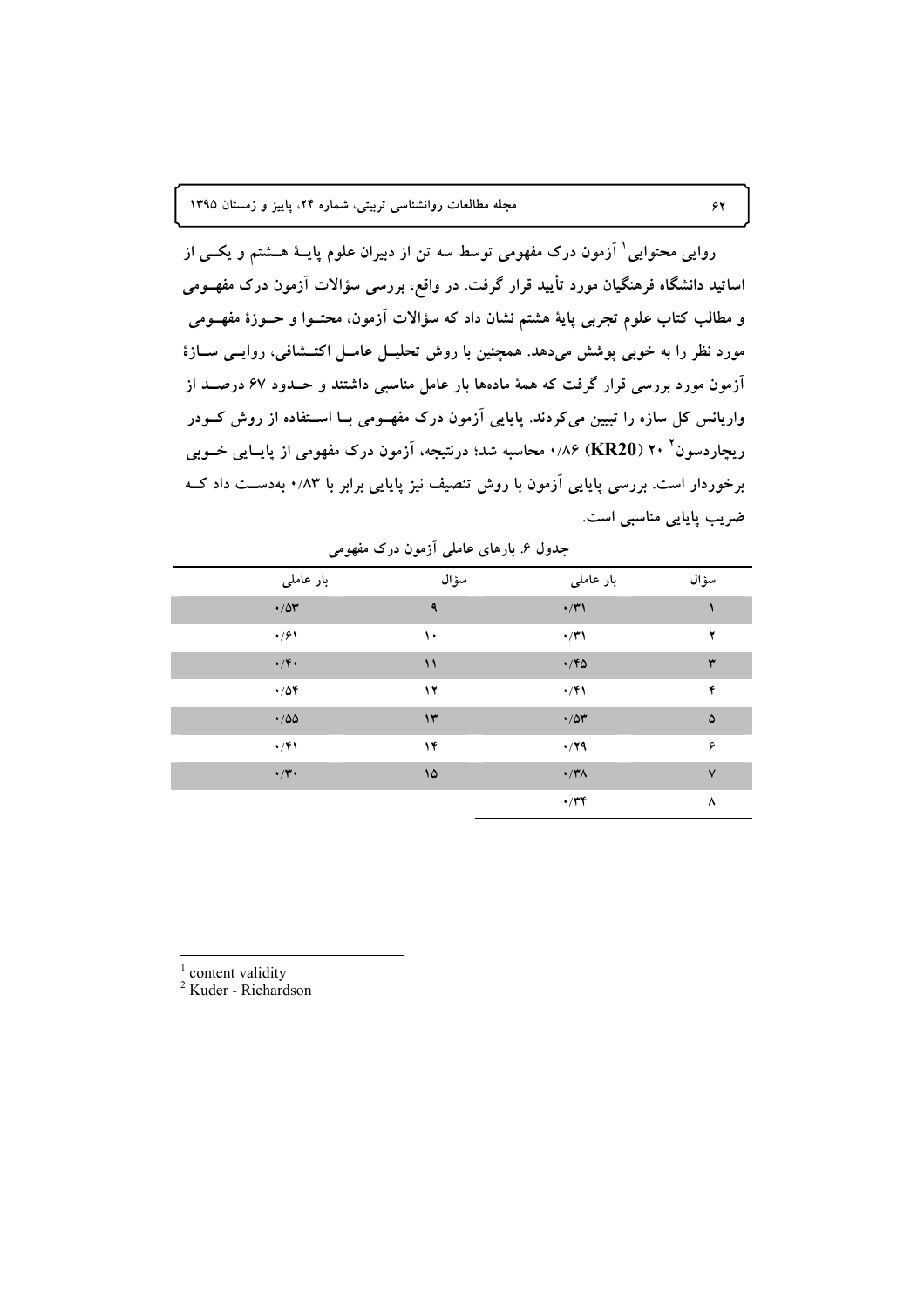### **رابطة عملكرد تحصيلي درس علوم و درك مفهومي علوم**

جدول ۷، ضریب همبستگی بین عملکرد تحصیلی درس علوم و درک مفهومی آن به تفکیک جنسیت را نشان می دهد. همان طور که در این جدول مشاهده می شود، بسین عملک رد تحـصیلی درس علـوم تجربــي و درک مفهــومي، رابطــهٔ مثبــت و معنــي دار وجــود دارد ( .r=0/555  $(p<0/0001$ 

 $\gamma$ 

جدول ٧. ضریب همبستگی پیرسون بین عملکرد تحصیلی درس علوم و درک مفهومی علوم به تفكيك جنسيت

| سطح معنیداری                                | ضريب همبستگى پيرسون |      |
|---------------------------------------------|---------------------|------|
| $\langle \cdot   \cdot \cdot \cdot \rangle$ | $\cdot$ /06V        |      |
| $\langle \cdot   \cdot \cdot \cdot \rangle$ | .7047               | پسر  |
| $\langle \cdot   \cdot \cdot \cdot \rangle$ | $\cdot$ /000        | کا ا |

**بحث و نتیجهگیری** 

هدف از پژوهش حاضـر، طراحـی آزمـونی پایـا و معتبـر بـرای سـنجش درک مفهـومی دانشآموزان پایهٔ هشتم مدارس متوسطهٔ شهر داراب، در درس علوم تجربــی بــود. ایــن آزمــون دارای ۱۵ سؤال است که بهصورت فردی و گروهی قابل اجراست. سؤالات آزمون با استفاده از ضریب تمیز و ضریب دشواری مورد بررسی و تحلیل قرار گرفت. پایایی آزمــون بــا اســتفاده از روش همسانی درونی، ضریب کودر ریچاردسون ۲۰، ۱۸۶• محاسبه شد. روایــی آزمــون نیــز از طریق روایی محتوایی بررسی شد. شاخص روایی محتوایی (CVR) آزمون. ۰/۵۹ بهدست آمد.

بهطور کلی، نتایج نشان داد که آزمون درک مفهومی علوم تجربی پایهٔ هشتم بـرای ســنجش درک مفهومی دانش آموزان پایهٔ هشتم در درس علوم تجربی مناسب اســت. عـــلاوه بــر ایـــن، در پژوهش حاضر رابطهٔ درک مفهومی علوم و عملکرد تحصیلی درس علوم تجربی پایهٔ هشتم نیــز مورد بررسی قرار گرفت. نتایج نشان داد که بین عملکرد تحصیلی درس علــوم تجربــی و درک مفهومی علوم در دانش[موزان پایهٔ هشتم، رابطهٔ مثبت و معنیداری وجود دارد. این یافته با نتایج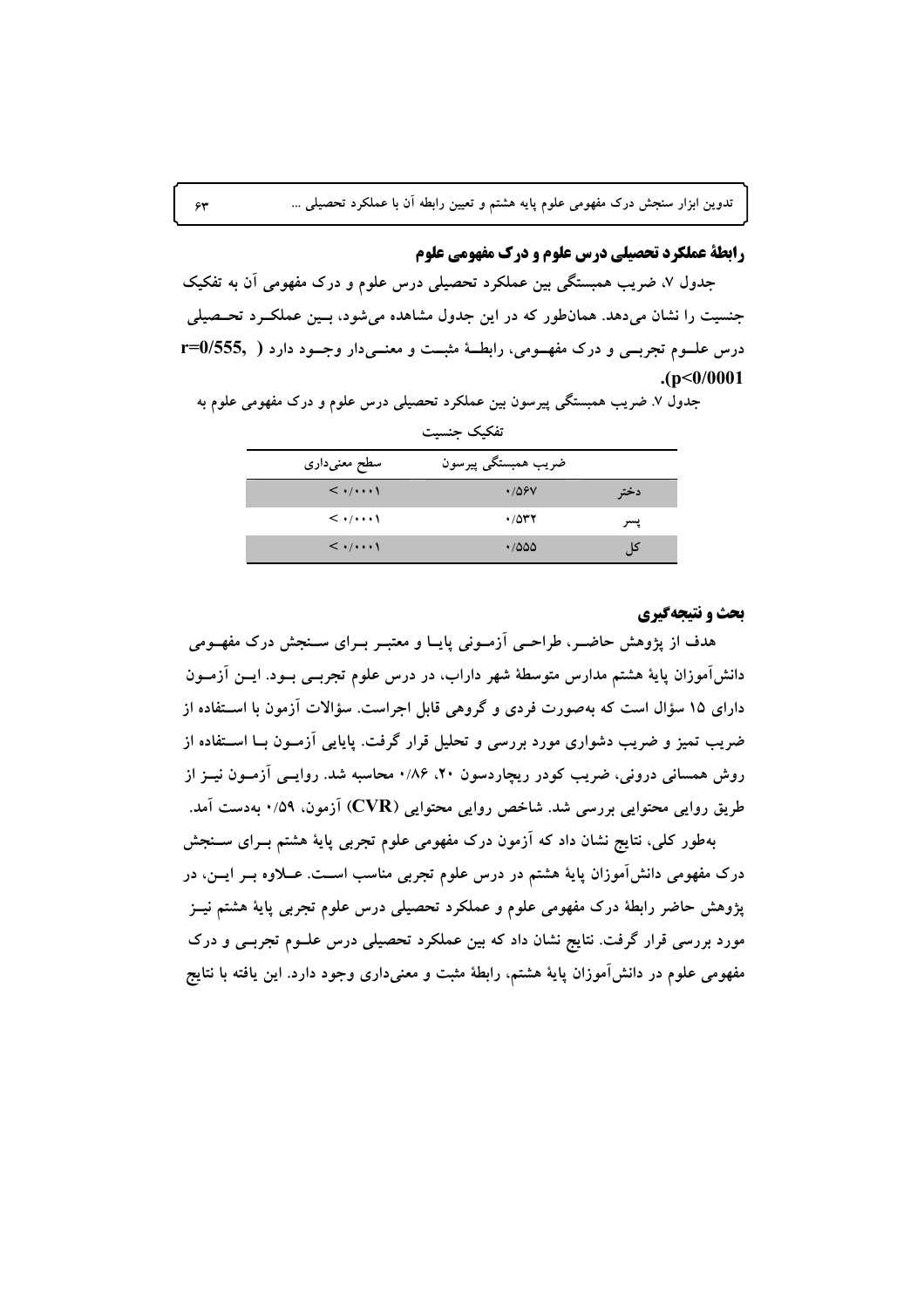پژوهش کیم و سانگ (۲۰۱۰) همسو و هماهنگ است. این محققان به این نتیجه رسیدند که بـین درک مفهومی و عملکرد فیزیک دانشآموزان کره در پایههــای دهــم و یــازدهم رابطــهٔ مثبــت و معنیداری وجود دارد. فـن دوویـل (۲۰۰۱) فهمیـدن را بـهصـورت میـزان کیفیـت و کمّیـت ارتباطهایی که یک ایده با ایدههای موجود دیگر برقرار میکند، تعریف کـرده اسـت (مردانـی، ۱۳۸۸). وقتی دانش آموز مفاهیم درسی را درک می کند، می تواند آنها را در موقعیتهای مختلـف به کار گیرد و برای آنها مثالها و مقایسههای مناسب پیدا کند. در واقع دانش آموز مطالب درســی را برای خود و به زبان خود بازسازی میکند. در چنین شرایطی می تواند بــه ســؤالات و مــسائل مختلف به خوبی پاسخ دهد و عملکرد بهتری داشته باشد. دیدگاه دیگری که به تبیین رابطهٔ بــین درک مفهومی و عملکرد تحصیلی کمک میکند، نظریهٔ معنیداری کلامی اَزوبل (۱۹۶۷؛ به نقـــل از سیف،۱۳۹۰) است. طبق نظریهٔ معنیداری کلامی آزوبل، وقتی مفهومی قابل ارتبــاط دادن بــا مفاهیم از قبل اَموخته شده باشد، اَن مفهوم معنیدار است. مطالب معنیدار بهصــورت مــنظم در ذهن قرار می گیرند و یادگیری آنها پایدارتر بوده و با سهولت بیشتری بازیابی میشوند. در واقسع وقتی دانش آموزی بتواند مطالب جدید را با مطالب از قبل آموخته شده مرتبط سازد و اطلاعــات را در ذهن خود سازماندهی کند، مطالب را بهصورت مفهومی آموخته است. دســتیابی بــه درک مفهومی نسبت به مفاهیم درسی به یادگیری پایدارتر مفاهیم میانجامد کــه ایــن بــه نوبــهٔ خــود می تواند عملکرد تحصیلی دانش آموزان را افزایش دهد.

با توجه به اینکه متغیر درک مفهومی با استفاده از سؤالات چهـار گزینــهای ســنجیده شــده است، ممکن است دانشآموزان بهصورت تصادفی و بدون داشتن اطلاعات لازم به گزینهٔ صحیح دست پیدا کرده باشند؛ درنتیجه، پیشنهاد می شود از سؤالات باز پاسخ در کنـار سـؤالات چنــد گزینهای برای سنجش درک مفهومی استفاده شود. علاوه بر این، از آنجـا کــه رابطــهٔ بــین درک مفهومی درس علوم تجربی و عملکرد دانشآمـوزان در درس علــوم تجربــی مثبــت و معنــیدار بهدست آمده است؛ ممکن است بهعنوان موضوعی برای پژوهشهـای آینــده و مــؤثرترین روش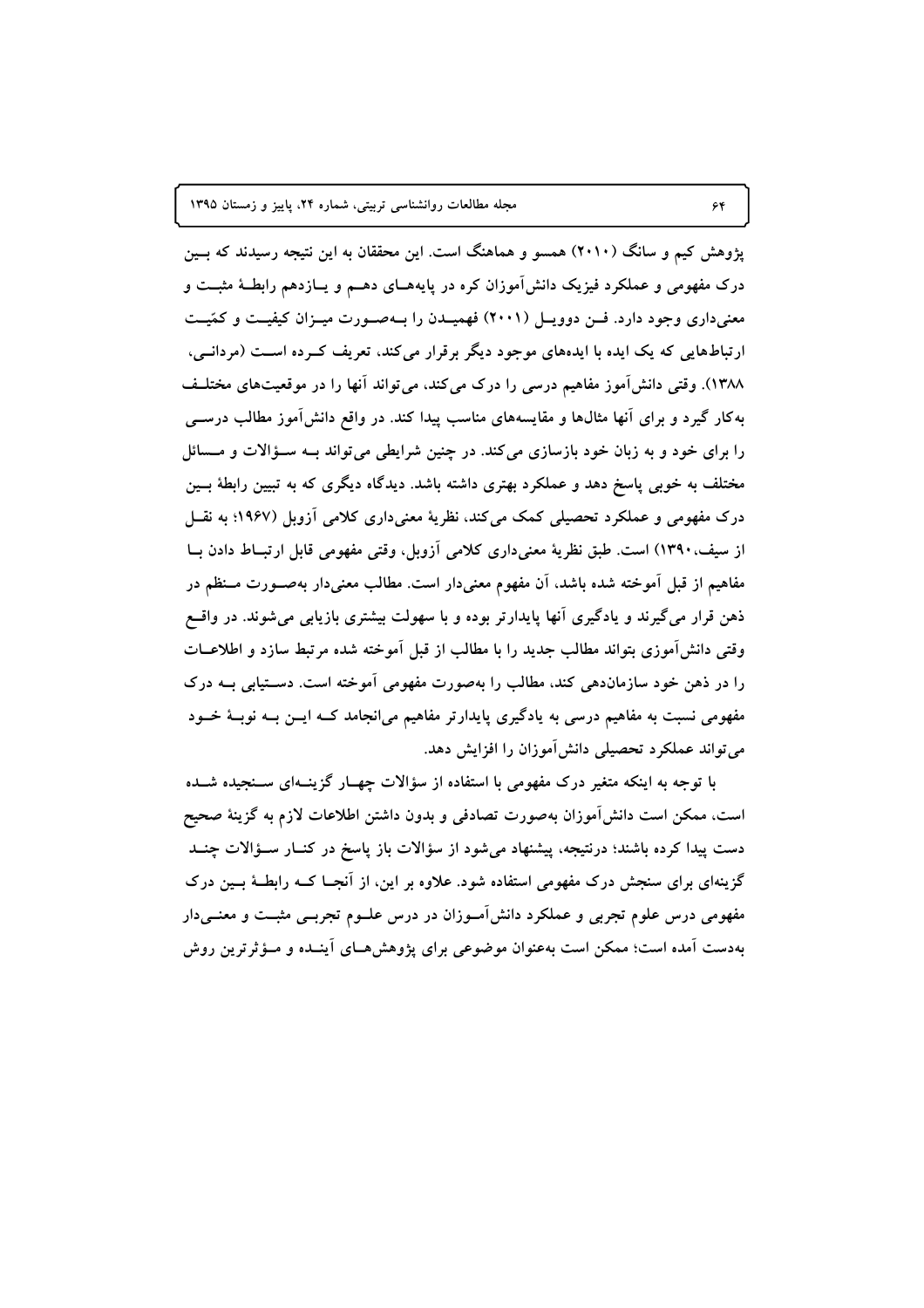تدریس برای ایجاد درک مفهومی دانشlمــوزان در درس علــوم تجربــی و ســایر دروس مــورد **پژوهش در نظر گرفته شود**.

**منابع و مآخذ** 

ا .طانبي، اصغر؛ اربابي سرجو، عزيزالله؛ دهقانبي خوزانبي، اعظم؛ رضـايبي، مـريم (١٣٩٠). نگـرش دانشرآموزان سوم راهنمایی شهر اصفهان نسبت بـه علـم و فنـاوری علـوم مادرسـهای و محـیط زيست. پژوهش در برنامهريزي درسي. دورهٔ ۸. شمارهٔ ۳۰. صص ۸۳–۱۲۳. ۲ .سيف، علي[كبر (۱۳۸۷). اندازهگيري، سنجش و ارزشيابي. تهران: انتشارات دوران. :2<N .7.29 !-2 - :Q = <sup>F</sup> - .(1390) .3 انتشارات دوران.

۴.مردانی، فاروق (۱۳۸۸). تأثیر روش حـل مـسئله بـر درک مفهـومی دانـشرآمـوزان سـال دوم دبیرستان در مبحث حرکتشناسی. پایاننامهٔ کارشناسی ارشد. دانشگاه تربیت دبیر شهید رجایی تصران.

*5.Budé, L. M. (2007). On the improvement of students' conceptual understanding in statistics education. Thesis for PhD degree, Maastricht University.* 

*6.De Jong, T., & Ferguson-Hessler, M.G.M (1996). Types and qualities of knowledge. Educational Psychologist, 31, 105-113.* 

*7.Moran, R. K & Keeley, P. (2015). teaching for conceptual understanding in science. United States of America: National Science Teachers Association.* 

*8.Kintsch, W. (1998). The representation of knowledge in minds and machines. International Journal of Psychology, 33, 411-420.* 

*9.Kim, M., & Ogawa, M. (2007). Development of an Instrument for Measuring Affective Factors Regarding Conceptual Understanding in High School Physics. Journal of the Korean Association for Research in Science Education, 27 (6), 497-509.* 

*10.Kim, M., & Song, J. (2010). A Confirmatory Structural Equation Model of Achievement Estimated by Dichotomous Attitudes, Interest*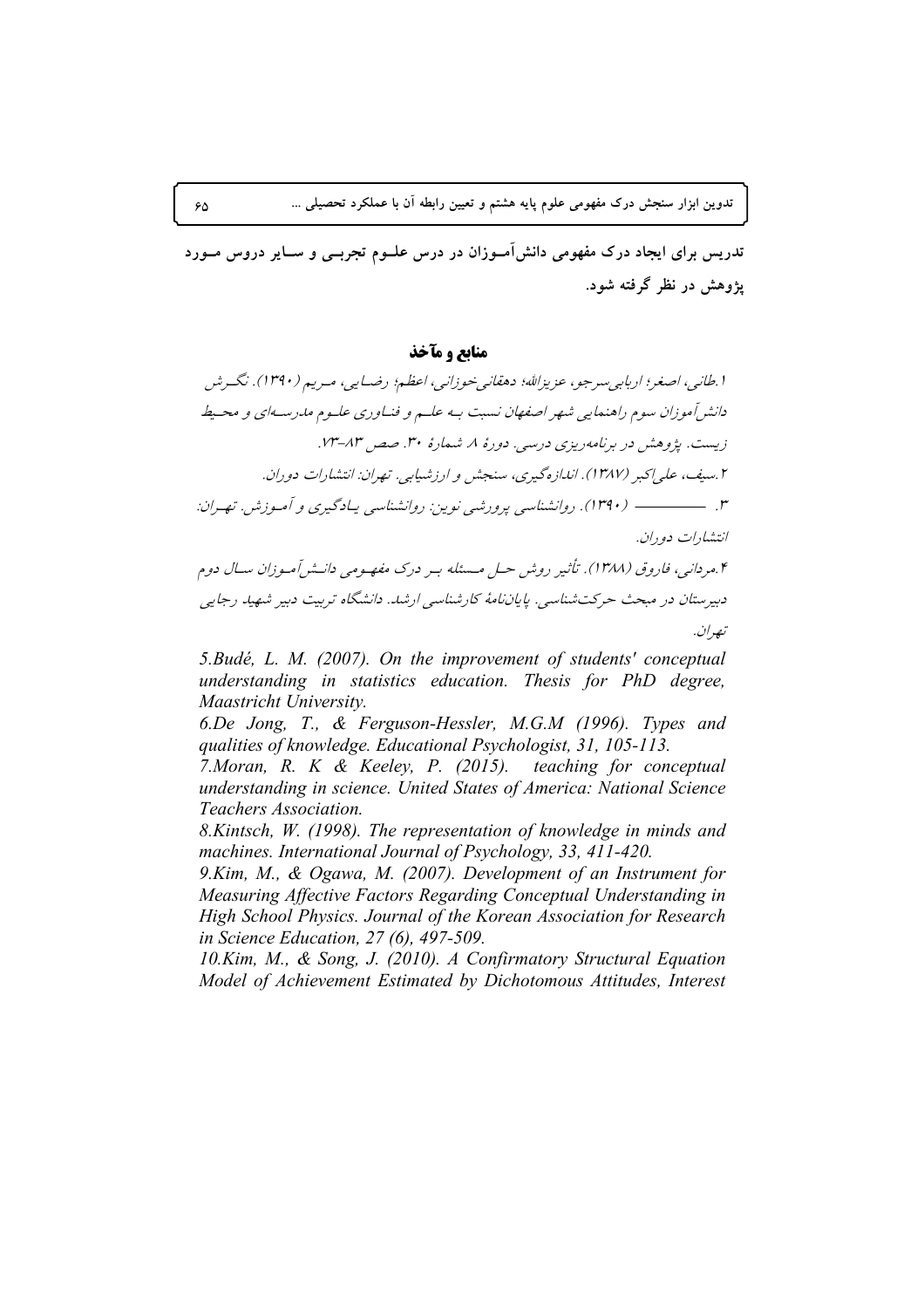مجله مطالعات روانشناسی تربیتی، شماره ۲۴، پاییز و زمستان ۱۳۹۵

and Conceptual Understanding. Eurasia Journal of Mathematics, Science & Technology Education, 6 (4), 271-285. 11. Knuth, E. J., Stephen, A. C., McNeil, N. M., & Alibali, M. W. (2006). Does Understanding the Equal Sign Matter? Evidence from Solving Equations. Journal for Research in Mathematics Education,  $37(4), 297-312.$ 

پيوست

| شماره |                                         | آزمون درک مفهومی علوم تجربی پایهٔ هشتم                                                               |  |  |  |  |
|-------|-----------------------------------------|------------------------------------------------------------------------------------------------------|--|--|--|--|
|       |                                         | در شرایط یکسان مقدار مادهٔ حلشونده کدام،یک از موارد زیر، با افزایش دمای آب، کاهش می،یابد؟            |  |  |  |  |
|       | ب) شکر                                  | الف) نمک خوراکی                                                                                      |  |  |  |  |
|       | د) کرېن دی اکسید                        | ج) پتاسیم نیترات                                                                                     |  |  |  |  |
|       |                                         | اساس جداسازی مخلوط آب و روغن کدام مورد است؟                                                          |  |  |  |  |
|       | ب) اختلاف جرم حجمی                      | الف) اختلاف نقطهٔ جوش                                                                                |  |  |  |  |
|       | د) اختلاف خاصيت جذب آنها                | ج) اختلاف اندازهٔ ذرات                                                                               |  |  |  |  |
|       |                                         | با انجام هر یک از فعالیتهای زیر، مقداری حباب تشکیل میشود. در کدام،یک از این فعالیتها، تــشکیل حبــاب |  |  |  |  |
| ٣     |                                         | نشانهٔ یک تغییر شیمیایی است؟                                                                         |  |  |  |  |
|       | ب) خروج حباب در اثر فرورفــتن غــواص در | الف) تکان دادن و باز کردن در ظرف نوشابهٔ گازدار                                                      |  |  |  |  |
|       |                                         | آپ                                                                                                   |  |  |  |  |
|       | د) جوشيدن آب                            | ج) حل شدن قرض جوشان تازه در آب                                                                       |  |  |  |  |
|       |                                         | اتم  z <sup>A</sup> A  با کدام اتم زیر هم مکان (ایزوتوپ) است؟                                        |  |  |  |  |
|       | $_{Z+1}$ <sup>A</sup> C (ب              | الف) $B^{A-1}B$                                                                                      |  |  |  |  |
|       | $Z-1$ <sup>A</sup> E (                  | $2^{A+1}D$ ( $\zeta$                                                                                 |  |  |  |  |
|       |                                         | اگر مخچهٔ کبوتری آسیب ببیند، در کدام2یک از اعمالش اختلال بهوجود میآید؟                               |  |  |  |  |
|       | ب) بلعیدن دانه                          | الف) تنفس                                                                                            |  |  |  |  |
|       | د) نشستن روی سیم                        | ج) ديدن و شنيدن                                                                                      |  |  |  |  |
|       |                                         | اگر ضربهای به پشت سر کسی وارد شود، احتمال بروز کدام عارضه وجود دارد؟                                 |  |  |  |  |
| ۶     | ب) نابینایی                             | الف) ناشنوایی                                                                                        |  |  |  |  |
|       |                                         |                                                                                                      |  |  |  |  |
|       | د) بی حسی انگشتان                       | ج) از دست دادن قدرت چشایی                                                                            |  |  |  |  |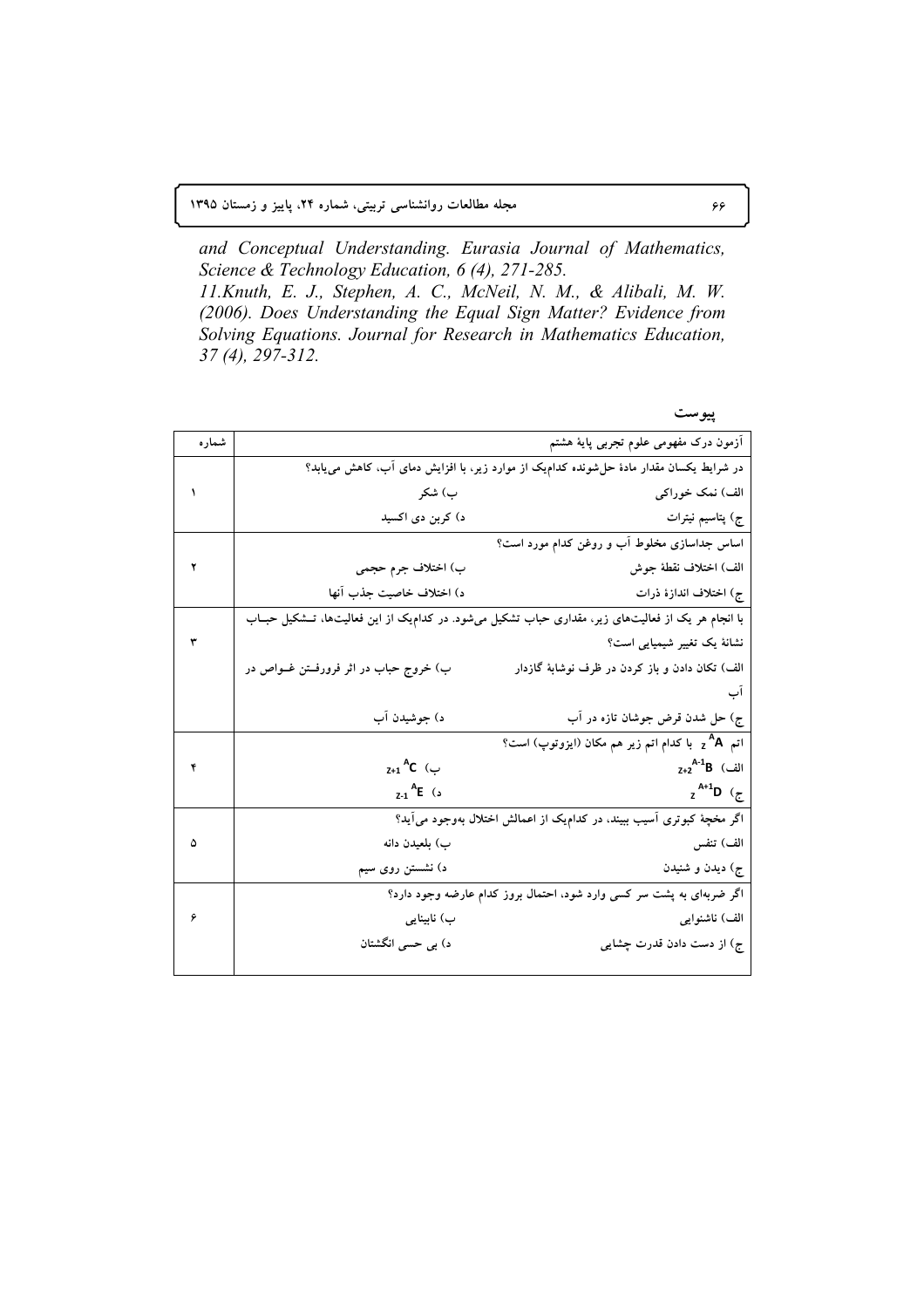ر<br>تدوین ابزار سنجش درک مفهومی علوم پایه هشتم و تعیین رابطه آن با عملکرد تحصیلی ...

 $\gamma$ 

|    |                                                                                                         | مصرف کدام ماده موجب افزایش انسولین در خون می شود؟                                 |
|----|---------------------------------------------------------------------------------------------------------|-----------------------------------------------------------------------------------|
| ٧  | ب) کره                                                                                                  | الف) نمک خوراکی                                                                   |
|    | د) خرما                                                                                                 | ج) تخم مرغ                                                                        |
|    |                                                                                                         | قد زهرا به اندازهٔ کافی بلند نشده است، علت آن مربوط به کدام غدّه است؟             |
|    | ب) لوزالمعده                                                                                            | الف) فوق كليوى                                                                    |
|    | د) هيپوفيز                                                                                              | ج) تيروئيد                                                                        |
|    |                                                                                                         | در کدام جانور لقاح داخلی است؛ ولی جنین در خارج از بدن مادر رشد میکند؟             |
|    | ب) لاکپشت                                                                                               | الف) گاو                                                                          |
|    | د) ماهی                                                                                                 | ج) قورباغه                                                                        |
|    |                                                                                                         | جنین کدام جانور از ضریب امنیت بیشتری برخوردار است؟                                |
| ١. | ب) مار                                                                                                  | الف) دایناسور                                                                     |
|    | د) گربه                                                                                                 | ج) عقاب                                                                           |
|    | یک میلهٔ شیشهای را با پارچهٔ ابریشمی مالش میدهیم وآن را به آرامی به کلاهک الکتروسکوپی با بار مثبت نزدیک |                                                                                   |
| ۱۱ |                                                                                                         | می کنیم، چه تغییری در انحراف ورقههای آنایجاد می شود؟                              |
|    | ب) انحراف میلهها بیشتر می شود                                                                           | الف ) ورقهها بسته می شود                                                          |
|    | د) ابتدا به هم نزدیک و سپس دور میشوند                                                                   | ج) تغییری رخ نمیدهد                                                               |
|    |                                                                                                         | کدامیک از موارد زیر کانی نیست؟                                                    |
| ۱۲ | ب) مغز مداد                                                                                             | الف) گچ                                                                           |
|    | د) مروارید                                                                                              | ج) کوارتز                                                                         |
|    |                                                                                                         | کدام مورد بیانگر فرایند دگرگونی است؟                                              |
| ۱۳ | ب) تبدیل سنگ آهک به مرمر                                                                                | الف) تبدیل رسوب به سنگ رسوبی                                                      |
|    | د) تبدیل سنگ رسوبی به سنگ آذرین                                                                         | ج) تبدیل ماگما به سنگ آذرین                                                       |
|    |                                                                                                         |                                                                                   |
|    |                                                                                                         | علت پایداری آثار باستانی موجود در مناطق گرم و خشک، مانند تخت جمشید در شیراز چیست؟ |
| ۱۴ | ب) استحکام سنگها                                                                                        | الف) کم بودن رطوبت ہوا                                                            |
|    | د) کم بودن کربن دی اکسید هوا                                                                            | ج) دفن شدن در زیر خاک                                                             |
|    |                                                                                                         | کدامیک از حرکات زیر دورهای شمرده نمی شود؟                                         |
| ۱۵ | ب) گردش ماه به دور زمین                                                                                 | الف) حركت أونگ ساعت                                                               |
|    | د) حرکت آب در لولههای ساختمان                                                                           | ج) ضربان قلب                                                                      |